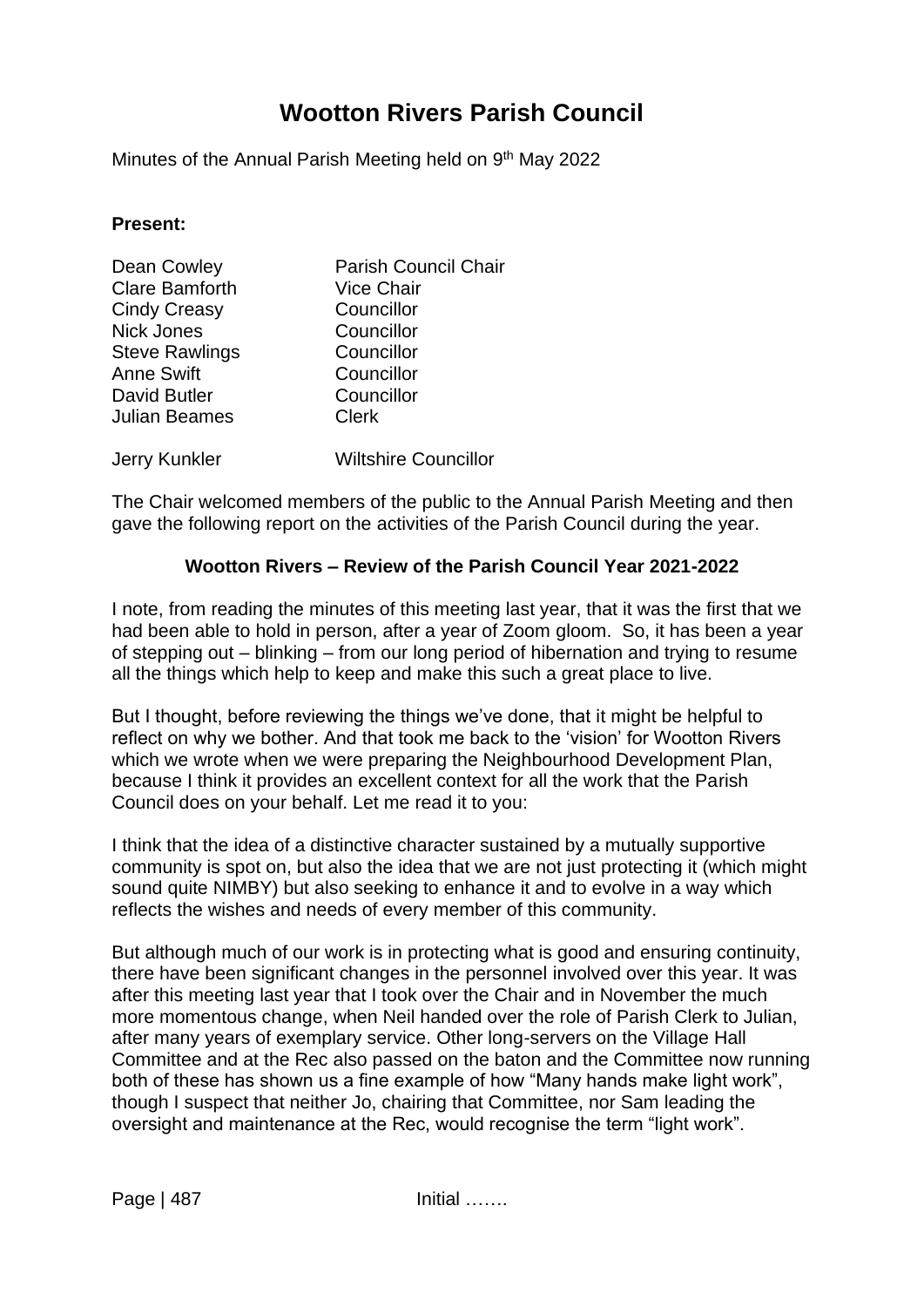Some things in the Parish Council's year are, of course, as predictable as day following night. We've had to chase Wiltshire Highways throughout the year to get holes filled and gullies cleared; continued to keep a close eye on our Parish Steward to ensure that things get done; and kept a wary eye on the famous "Leaning trees of Wootton" hanging precariously over the parking bays and main power line. And we have had some successes in these areas, with no major flooding this year and the worst of the potholes filled, although the major work required at the bottom of Martinsell remains to be done. We also had a particular success regarding the cutting of grass verges. Our suggestion that one cut a year was inadequate and dangerous was accepted by Wiltshire Council and they agreed to do an additional cut of specific areas which we identified as particularly dangerous. This idea was then taken up by PCAP, who co-ordinate the work of local Parish Councils and seems to have been adopted by Highways as the best way forward. Tiny Wootton Rivers leads Wiltshire forward !!

Another long-running saga has also continued, as we still await the beginning of construction at Church Farm. I note that the AGM meeting last year anticipated a start in the following month of June, but issues over drainage held things up and, although these issues have now been resolved and the barns demolished, we are still waiting to hear when construction work will begin. As in every year, we have also had to deal with fairly regular cases of fly-tipping; this year including the mysterious case of the cooking oil cans, which I'm afraid Hercule Cowley failed to solve.

As I mentioned at the start, the Parish Council tries to ensure that it takes account of the needs of every one of our 220 parishioners and there were a couple of good examples this year. After a long discussion about stopping the production of Contact in a printed form, it was noted that not everybody gets Nick's messages or uses Grapevine and email, so a paper copy of Contact will continue to be put through every door. It was also noted that the access to the Rec was too narrow for doublebuggies or wheelchairs to get through without unlocking the gate, so the access was duly widened. Another issue of interest to almost every member of our community is footpaths, so I am delighted that progress has been made on the most regularly used path, which is WR22 from the back of the pub to Brimslade. Some money has been secured from Wiltshire Council to install three, new metal gates, where the stiles have become dangerously dilapidated. We also had a very friendly and helpful chat with Bruce Gauntlett and agreed that he would provide clear signage from the canal, so that people use the current path, rather than the original one which went through the middle of his farmyard. These signs are now in place and look superb.

The biggest issues each year are almost always related to planning and this year was no exception. This was evidenced by an attendance of nearly 40 parishioners at the meeting to discuss the applications to build next to The Halt and in front of Manor Farm. To our delight and huge relief, the NDP was still given full consideration by the Wiltshire planners, who resoundingly rejected both applications. We also had to intervene when cattle were put into the new barns above Bank Cottage, in contravention of the terms of their permitted development permission, and I'm pleased to say that the cattle have now been completely removed from that site. But our planning involvement is not just about saying "No". We have been pleased to support further work at The Little House, improvements to Primrose Cottage, Goblins Hold and Lock Cottage and, of course, the modest new garage at Somerset's Farm,

Page | 488 Initial ……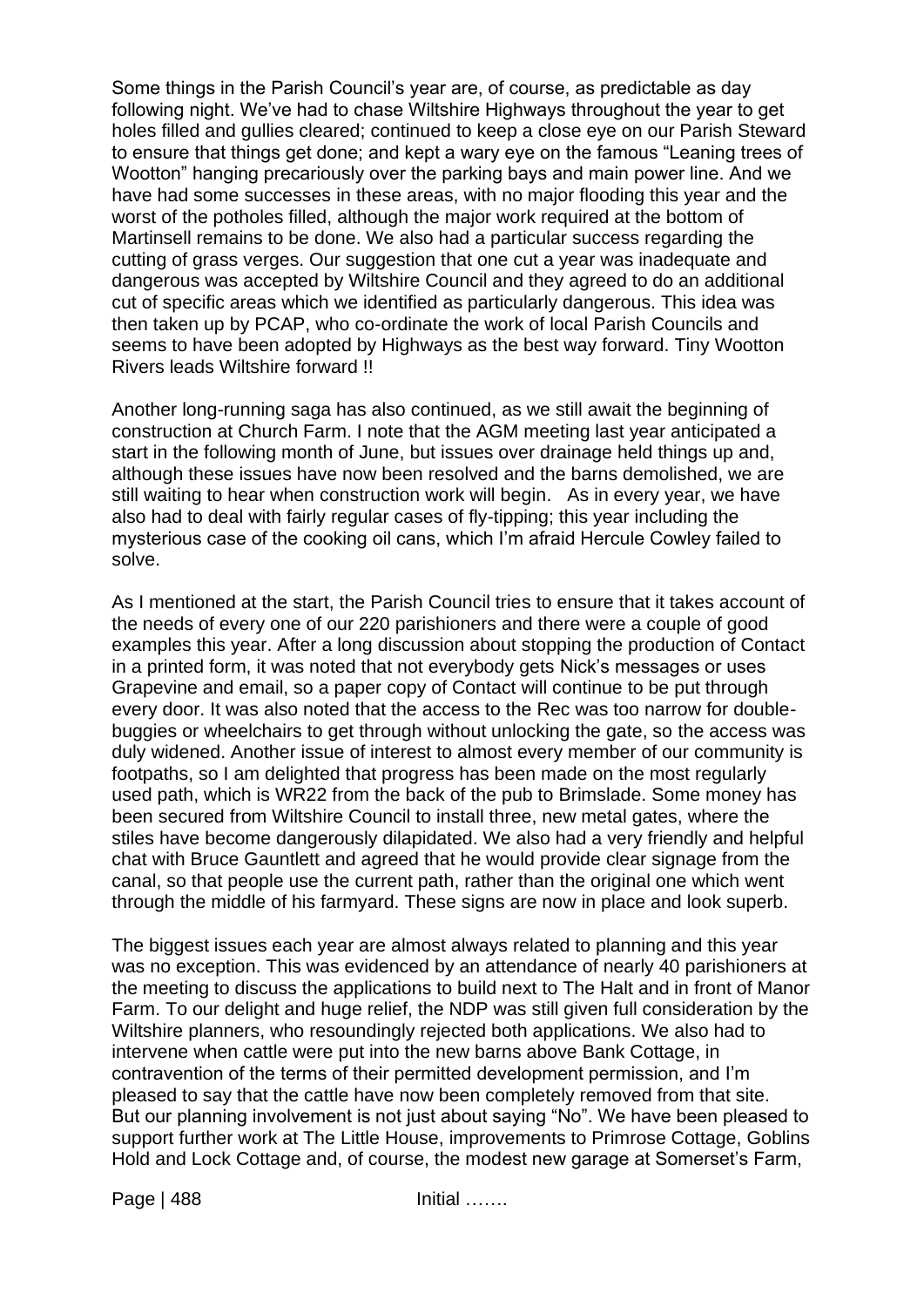plus various bits of necessary tree work. Our battle to ensure that our Neighbourhood Plan remains effective continues and I think special mention for Cindy is merited here. Without her knowledge and diligent commitment to monitoring planning law, Wootton Rivers would by now probably bear a passing resemblance to Manhattan.

Two final issues to note. Firstly, the leaking of a proposal to ban vehicles from the Savernake caused understandable outrage among the many of us who walk and run there and love its unique tranquillity. I have written to the Chief Executive of Forestry England expressing the strong opposition voiced at our recent parish meeting on the subject and wait to see how they respond. Secondly, the recent suspension of the BEAM arrangement, which normally provides households with a competitive oil price and the Parish Council with a useful bit of income. As energy markets have stabilised, we have been relieved to see a resumption of normal service. So, my second special mention tonight goes to Nick, for running the BEAM system so effectively, as well as providing the excellent email updates on which many of us rely.

Thanks also go to Clare and my other fellow Councillors and to Julian, who has proved both effective and diligent in his first few months as Parish Clerk. Thanks also to the new Village Hall Committee, especially for taking on responsibility for the Rec as well and looking to develop new services at both sites. Thanks also to Amanda Giles and her colleagues for making progress on Rights of Way but, more than anything, enormous thanks to all the residents of this amazing parish. Their commitment and engagement were perfectly exemplified by the delivery of supplies to Ukraine. Not only were Nick, Linda, Roger, Fran and Gavin prepared to step up but also the levels of support and donations were astonishing.

We are truly fortunate to live in this very special place!

………………………..

Following his report, the Chair invited the residents to ask any question or make any comments. Several questions were raised by member of the audience.

It was asked if there was any back-up plan in place for the village email messaging system in the case that Nick Mitchell-Briggs was away or unable to send messages. It was stated that previously during the early period of the pandemic a back-up system had been put in place and that it would be reviewed. This would have to take due consideration of the confidentiality of people's email addresses and that the Parish Council would not want to take an active part in this for this reason.

A second question was raised regarding the development at Church Farm. It was stated by the Chair that the landowner had assured him that as soon as any timescale was known they would advise the PC so this could be passed on to residents.

The meeting was then closed, and The Annual Meeting of the Parish Council then followed: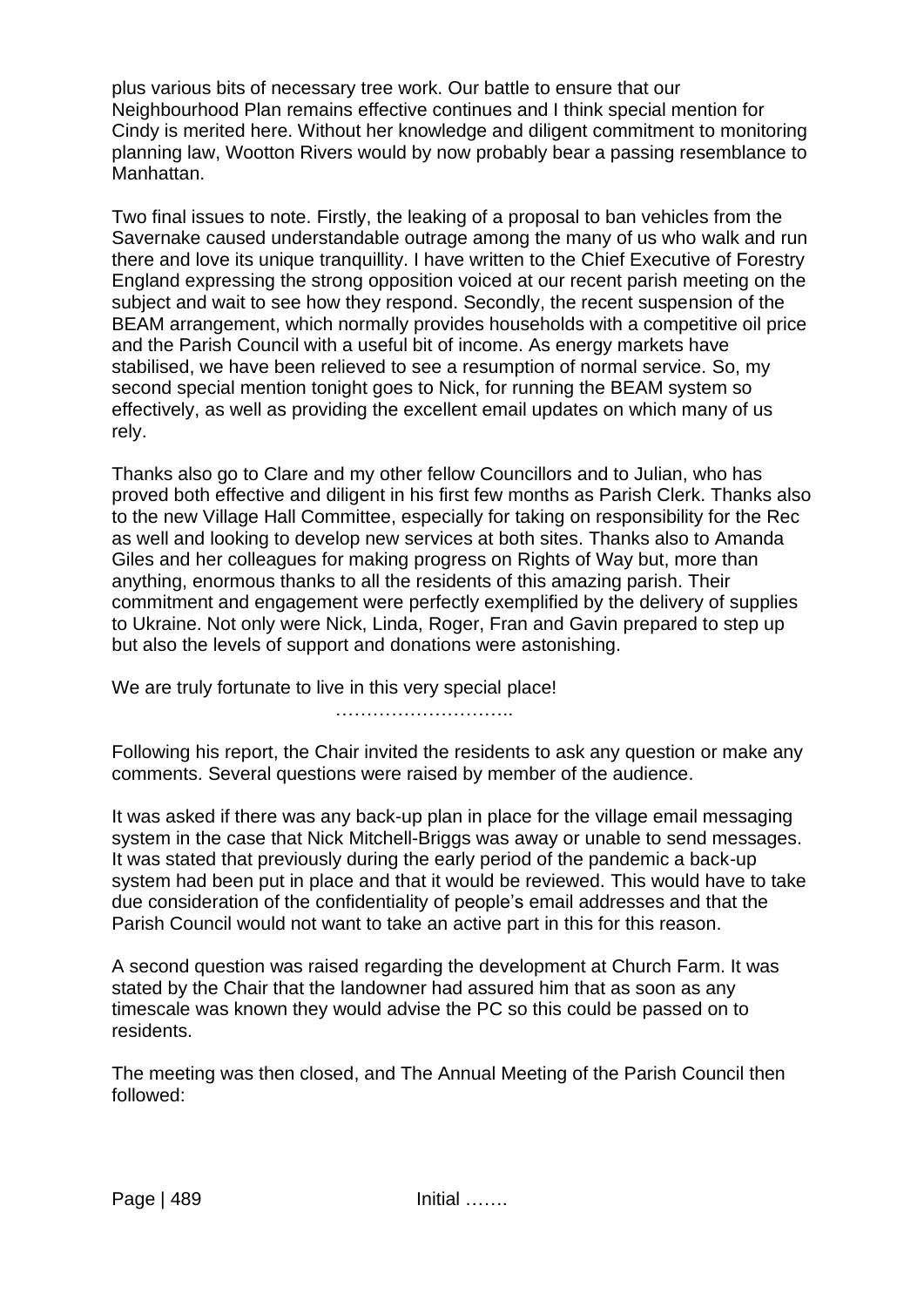# **Wootton Rivers Parish Council**

#### **Minutes of the Annual Meeting of the Parish Council held on 9th May 2022 Present:**

| Dean Cowley           | <b>Parish Council Chair</b> |
|-----------------------|-----------------------------|
| <b>Clare Bamforth</b> | <b>Vice Chair</b>           |
| <b>Cindy Creasy</b>   | Councillor                  |
| <b>Nick Jones</b>     | Councillor                  |
| <b>Steve Rawlings</b> | Councillor                  |
| <b>Anne Swift</b>     | Councillor                  |
| David Butler          | Councillor                  |
| Julian Beames         | <b>Clerk</b>                |
|                       |                             |

Jerry Kunkler Wiltshire Councillor

#### **1. Apologies for absence: None**

## **2. Election of the Chairman and Vice Chairman**

Nominations for the post of Chairman were sought and Dean Cowley offered to stand. He was duly elected with the unanimous support of Councillors

Nomination for the role of Vice Chairman were sought and Clare Bamforth offered to stand. She was duly elected with the unanimous support of Councillors

Declarations of Acceptance of Office were signed by both the Chairman and Vice Chairman and counter-signed by the Clerk as the Proper Officer of the Council

#### **3. Declarations of Interest and the granting of dispensations.**

Councillors were reminded of the Code for Conduct and the need to declare any interest relating to the items on the agenda. No declarations or dispensations were declared or sought by Councillors.

#### **4. Agreement of Minutes**

The Draft Minutes of the Parish Council Meetings held on the 14<sup>th</sup> of March 2022 were agreed as a true record and signed by Dean Cowley - Chair.

#### **5. Matters Arising from the Minutes**

- **5.1** Rights of Way up-date Cindy Creasy reported that the metal gates were due to be delivered at the end of May and a working party was being organised to install them at the designated locations.
- **5.2** Up-date on Trees overhanging Forest Road The Chair reported that he had written to the landowner and re-iterated the Council's concerns regarding the state of the trees overhanging the car park spaces and their proximity to the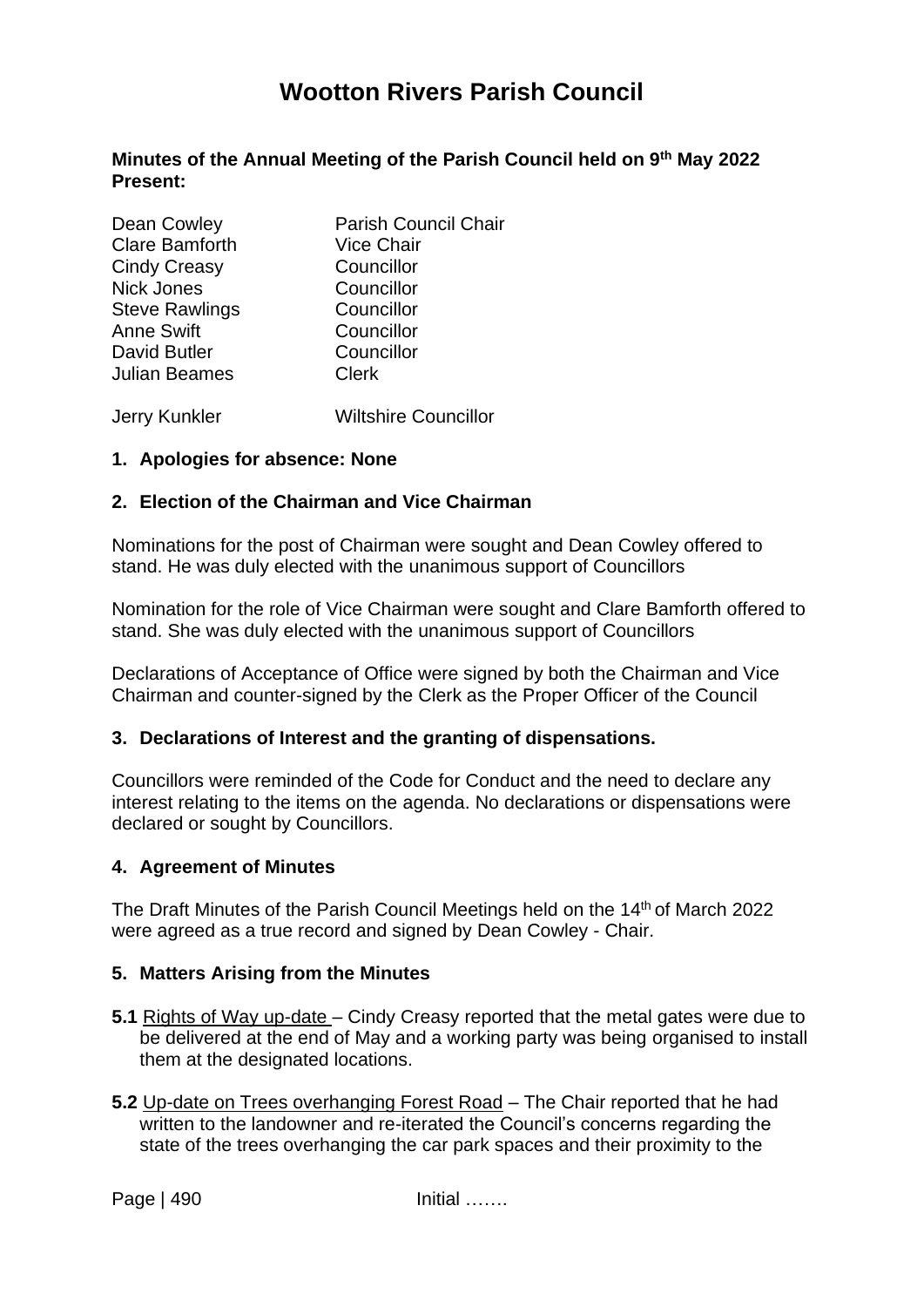power line. The letter made clear the legal liability of the landowner in the event of an incident or accident caused by the state of the trees.

## 5.3 Village Hall Funding

Cindy Creasy gave an up-date regarding the application for a match funding grant which had unfortunately been unsuccessful as all the funds had been allocated to other projects.

#### 5.4 Progress with Road Drainage and other Village Works

The Clerk reported that there had been further progress on the filling of potholes and clearing of drains. We are still awaiting news regarding the works at the bottom of Martinsell Hill.

It was suggested by Jerry Kunkler that a meeting with Matt Perrot might be arranged to review issues with roads in the Parish. The Clerk undertook to contact him to try to arrange a visit.

Action - Clerk to contact Matt Perrot to arrange visit

## **6. Report from Wiltshire Councillor**

Jerry Kunkler reflected on the difficult year that we had all faced in Wiltshire. He was able to report though that Wiltshire Council is now back to having meetings in person again although many meetings are still taking place via Microsoft Teams, and this is avoiding unnecessary travel saving costs and reducing the carbon footprint. Jerry is still leading the Pewsey Area Board and he reported that the CAPG group has now been re-titled to the Local Highways and Footpath Improvement Group (LHFIG) and urged Councillors to bring forward projects to the group if they saw areas where small improvements could be made.

He was then asked a question by Councillor Butler regarding the Road between Pewsey and Burbage and whether anything could be done to improve its safety and to alleviate the flooding which regularly happens. Jerry said that he had worked with the highways Department to have the area around Easton Royal re-surfaced but doubted there was anything that could realistically be done about the flooding as it was caused mainly by water run-off from the surrounding fields.

Councillor Butler also urged Jerry to try to ensure that the cashpoints in Pewsey are maintained and retained as there were fewer of these important facilities available to local residents. Jerry agreed and stated that there were three currently still operating in Pewsey at the Co-op, the Spar shop and the Garage.

## **7. Police matters**

There were no Police matters to report

## **8. Planning**

8.1 There were no planning decisions made since the last meeting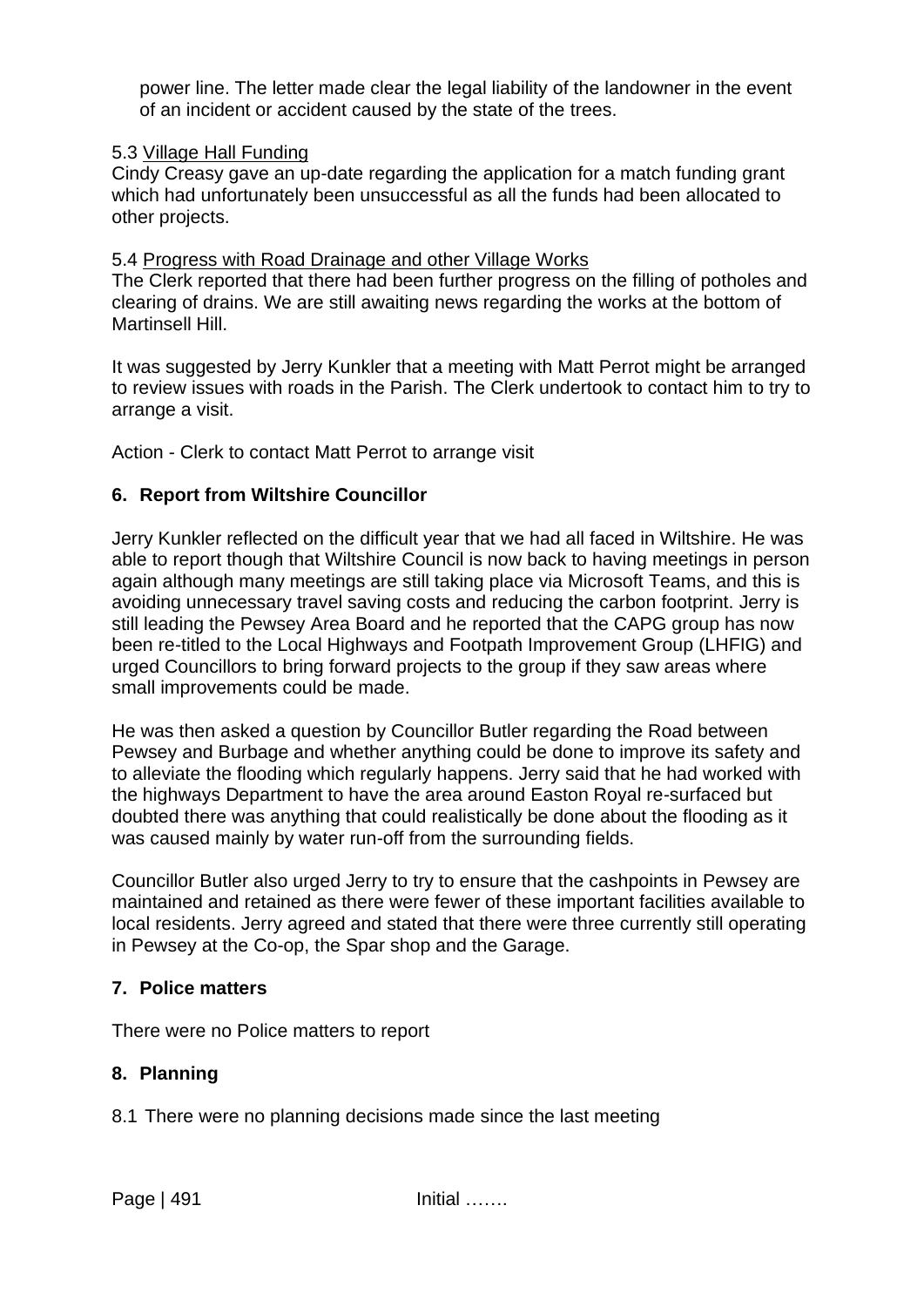#### 8.2 PL/2022/03077 - St Andrews House – Proposed outdoor Pool, associated landscaping, and glass veranda

No objections were raised regarding the proposal. The only comments made were regarding noise which might be generated by the air source heat pump system and the proximity of the pool to the Church Grounds in the event of a service being held in the cemetery. It was stated by the applicant that they had always ensured they were respectful of any services being held at the Church and would continue to do so.

A resolution to support the application was proposed by Anne Swift, seconded by David Butler and this was passed unanimously

## 8.3 PL/2022/03020 – Clare Cottage – Tree Works.

The application is seeking permission to prune back a large beech tree to the rear of the house and to prune back two smaller trees in the front garden to their previous pruning points. There were no objections to the proposed works although it was noted that the timing of the work should be planned to lessen any health effects on the tree and to take due consideration of nesting birds.

A resolution to support the application was proposed by Steve Rawlings and seconded by Anne Swift and this was passed unanimously

#### 8.4 Cattle at Blanchard Barns

The Chair reported that the enforcement case with regards to cattle being kept in the new barn which has been constructed at the Northern end of the village had been resolved and the cattle removed.

#### **9. Finance**

Annual Governance and Accountability Return (AGAR)

The Clerk stated that the AGAR had been completed and now required signing. To allow this the Council needed to pass several resolutions.

#### 9.1.Exemption Certificate

Councillors were asked to pass a resolution confirming that the Council met the criteria for exemption for 2021/22 and wished to claim the exemption.

The motion to do so was duly proposed by Steve Rawlings and seconded by Anne Swift and was passed unanimously by the Council.

The Exemption certificate which had been signed by the Clerk/RFO was then counter-signed by the Chair.

#### 9.2 Annual Governance Statement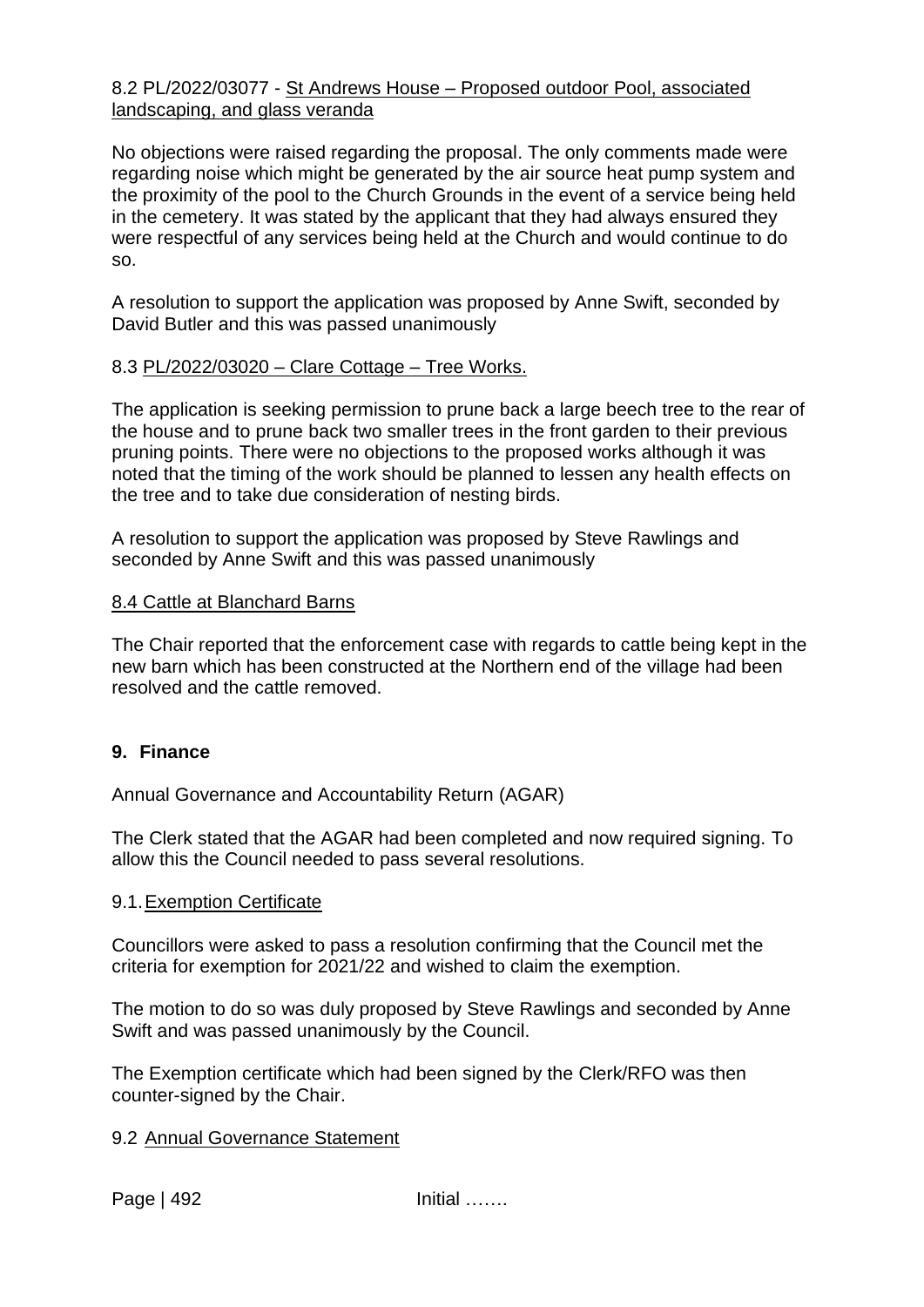After due consideration Councillors were next asked to confirm that there are sound systems of governance in place by passing a resolution to that effect.

A resolution was duly proposed by Anne Swift and seconded by Steve Rawlings and the resolution was passed unanimously by the Council.

The Annual Governance Statement was then signed by the Chair and the Clerk/ RFO

#### 9.3 Annual Accounting Statement

Next the Accounting Statements for 2021/22 were presented for signature.

With regards to the last financial year the Council had spent less in 2021/22 than in the previous year (£3,616 vs £4,322) and spending was below budget by £440.

The Council's income was higher than anticipated (£5,395 vs £4,056) mainly due to the fete donation and higher than anticipated BEAM income.

A resolution to approve them was proposed by Nick Jones, seconded by Cindy Creasy, and was passed unanimously by the Council.

The Chair then signed the accounting statement

#### 9.4 Finance Report

The Bank balances were reported as follows:

| <b>Business Account:</b>   | £6,573.41 |
|----------------------------|-----------|
| <b>Treasurers Account:</b> | £5,468.52 |

The Clerk confirmed that the Wiltshire Council Precept of £3,547.19 had been received along with the Wiltshire Council grant towards the Jubilee celebrations of £150.00.

The following payments which had been made since the last Council meeting needed to be approved:

| 1. IDverde invoice for grass cutting | 276.38 (Ref. 22/1)  |
|--------------------------------------|---------------------|
| 2. Village Hall Hire Fees            | £136.00 (Ref. 22/2) |

The following invoices due for payment need to the authorised for payment:

| 1. Wiltshire Association of Local Councils membership fee £105.37 (Ref. 22/3) |                    |
|-------------------------------------------------------------------------------|--------------------|
| 2. Payment to the Clerk for defibrillator bulbs x 2                           | £13.01 (Ref. 22/4) |

The insurance renewal quotation had been received from the insurance brokers Arthur J Gallaghers and they had recommended that the Council insure with Pen Underwriting Limited as the most suitable policy.

3. Council's Insurance renewal - £469.24 (Ref. 22/5)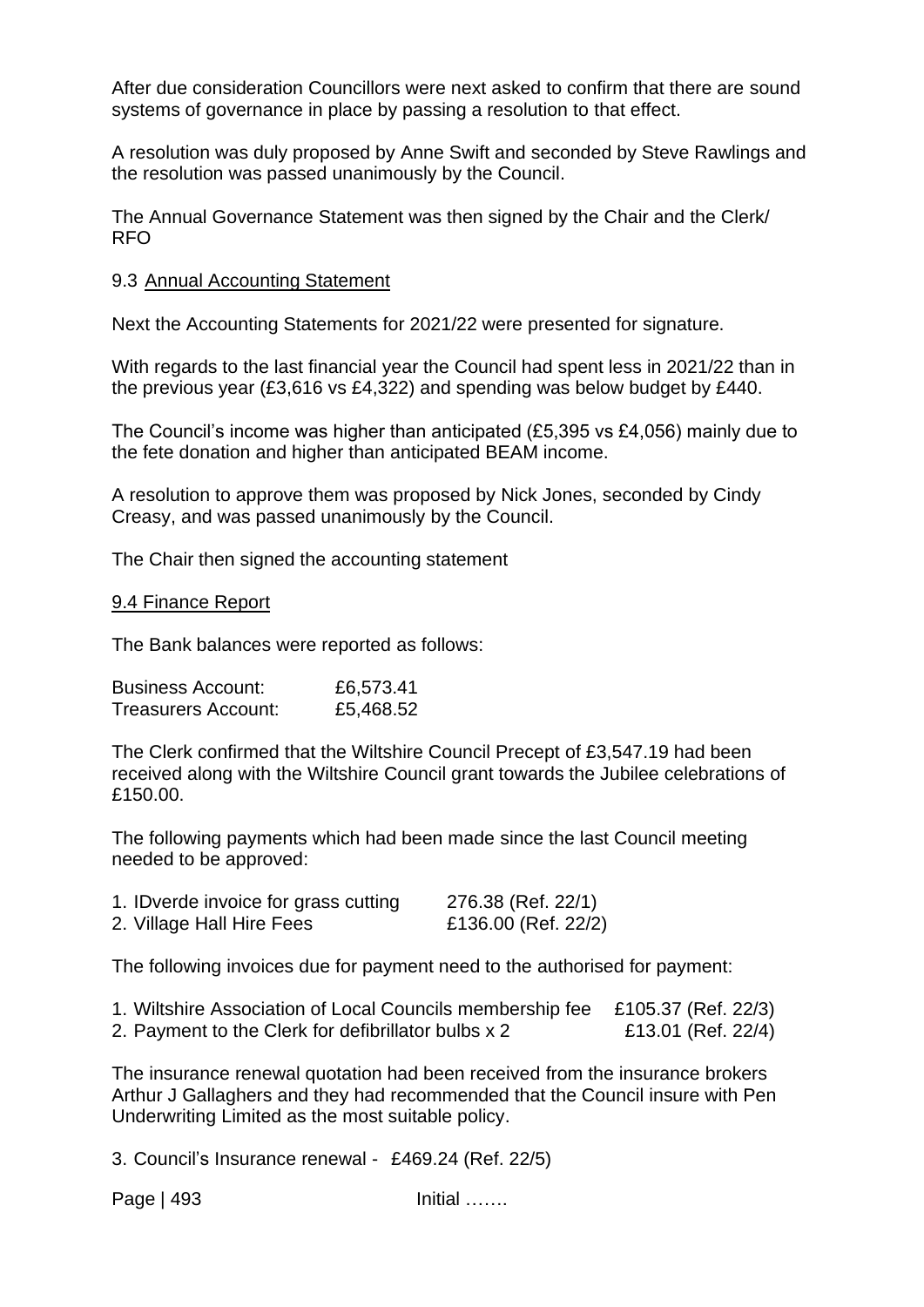A resolution to approve the payments previously made and authorise the payment of the due invoices was then proposed by Clare Bamforth, seconded by Anne Swift and this was passed unanimously by the Council.

## 9.5 Smaller Authorities Audit Appointment (SAAA) scheme

The Council was requested by the Clerk to confirm their willingness to continue to participate in the Scheme and pass a resolution to this effect.

This was duly proposed Dean Cowley, seconded by Steve Rawlings and passed unanimously by the Council.

#### **10.Savernake Issues**

The Chair reported that he had written to the CEO of Forestry England following the public meeting that had been held recently and expressed the feeling of the community regarding the proposals that had been made. There was strong opposition from residents to the proposals which were felt to be unnecessary and would considerably limit the enjoyment currently gained from the forest.

The Chair will be attending the Savernake Parish Meeting on the 10<sup>th</sup> May to assess feeling in Savernake and report back

A copy of the letter has been placed on the noticeboard outside the Village Hall and the letter will be circulated via email to residents.

#### **11. Jubilee Weekend Celebrations**

Anne Swift reported that the preparations for the Jubilee weekend celebrations were in hand. A grant of £150.00 had been secured from Wiltshire Council towards the costs.

It is planned to hold a picnic on the Village Recreation Ground on the Thursday afternoon followed by the lighting on the beacon on Martinsell Hill in the evening.

There will be a flower festival at the Church in the three days leading up to the Church service on the Sunday.

There will be an art exhibition in the Village Hall.

On the Sunday the main village road will be closed between 09:00 to 18.00 between the Church entrance and the Royal Oak Public House (road access to the pub will be maintained), with a street party being held with a lunch and tea. All residents of the village will be receiving an individual invitation in the next few days to the street party.

## **12. Canal & River Trust Issues**

The Clerk had written to the CRT to enquire about the lack of a lifebuoy at the lock and the CRT had responded by saying it was removed due to vandalism. It was felt

Page | 494 **Initial** ……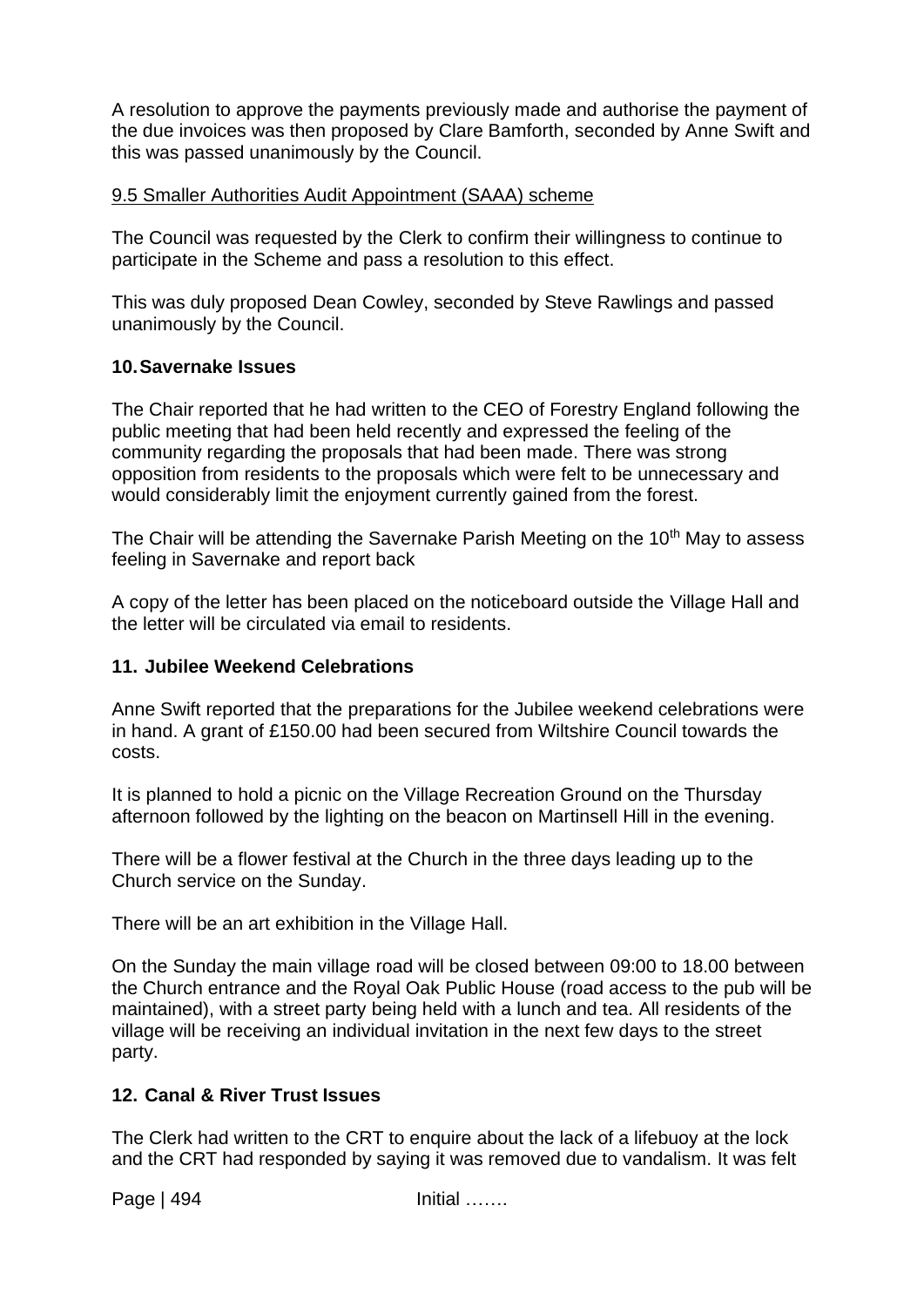that this was an unsatisfactory explanation as no vandalism of the equipment could be recalled by anyone In addition, a previous instance of vandalism isn't a acceptable reason not to replace safety equipment. The Clerk has now requested that the local CRT Operations Manager makes contact to discuss the issues further.

## **13.Emergency Planning**

David Butler has been nominated to lead on this working group. Various scenarios that need to be considered were discussed and it was agreed that the group should formulate plans. Nick Jones also advised that he could offer a generator from his work in case of emergency.

## **14. Correspondence Received**

The only correspondence received was a letter from the Kennet and Avon Canal Trust urging the Council to question the CRT on current maintenance of the canal as they are concerned by the lack of funding to replace lock gates which are coming to the end of their life.

## **15. Matters Raised by The Public**

Tony McGarry suggested a 'spring clean' of the Recreation Ground was needed. It was agreed that as the responsibility of the Recreation Ground was now with the Village Hall Committee that this suggestion would be passed to them.

Tony then asked whether there was long term plan for the Royal Oak Public House to ensure its continued viability and longevity. Nick Jones responded by saying that the major issue affecting the business currently was the shortage of staff. They are continually struggling to attract staff despite considerable efforts to recruit. The fact that most staff must commute by car to the village due to the lack of public transport adds to the difficulty of attracting staff. This is exacerbated by the increasing cost of commuting etc. Despite this they continue to cater for as many clients as possible in order not to turn away business.

Nick Mitchel-Briggs and the other members of the team who recently delivered aid to Ukraine wished to publicly express their grateful thanks to the Village Hall for all the support they provided for the trip by making the hall available. They also wished to publicly thank Keith Fryer of Fort for supplying bulk bags and paying for some of the fuel used during the trip. They also wished to thank Nick Jones for providing the large number of cardboard boxes into which the donations were packed. Finally, they wished to thank everyone who had donated either money of goods for their enormous generosity.

Nick informed the meeting that a sum of £13,850 had been raised on the Just Giving page which was outstanding. He also stated that a further trip is planned in October when the remainder of the items collected or bought with the cash donations, will be delivered. This mostly consists of bedding and sleeping bags which will obviously be extremely welcome as winter approaches again.